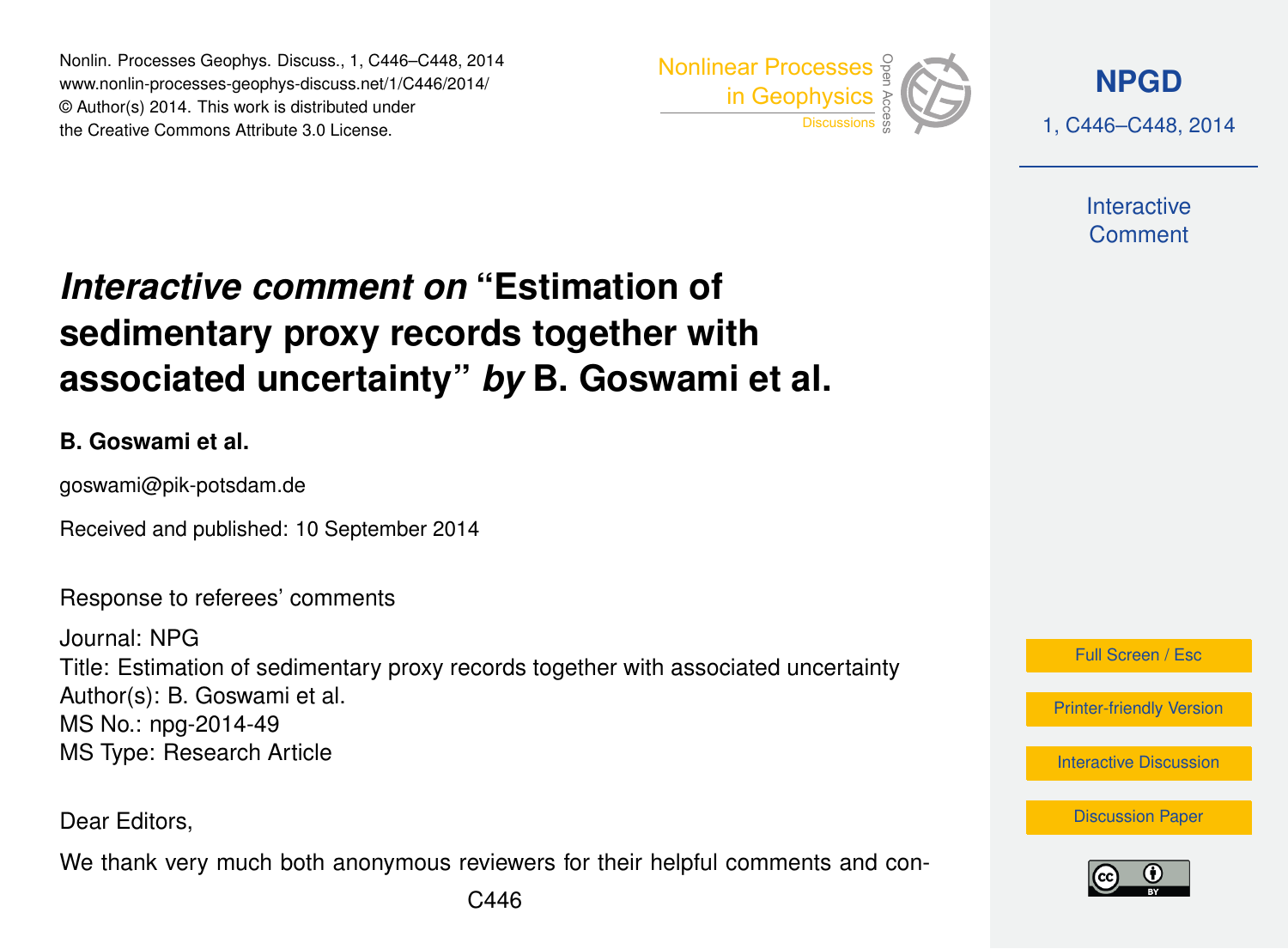structive criticism. Please find attached to this comment as a supplementary PDF the document containing our responses to all comments by the two referees. For the sake of clarity, we have italicized the referees' comments in the text of the response document.

We have also included a new figure in a new appendix of the revised manuscript, which we are appending as a supplementary figure to this comment and it is also contained with the response PDF.

We hope that our responses have covered the various issues raised by the referees.

With best regards, on behalf of all co-authors,

Bedartha Goswami

Please also note the supplement to this comment: [http://www.nonlin-processes-geophys-discuss.net/1/C446/2014/npgd-1-C446-2014](http://www.nonlin-processes-geophys-discuss.net/1/C446/2014/npgd-1-C446-2014-supplement.pdf) [supplement.pdf](http://www.nonlin-processes-geophys-discuss.net/1/C446/2014/npgd-1-C446-2014-supplement.pdf)

Interactive comment on Nonlin. Processes Geophys. Discuss., 1, 1023, 2014.

## **[NPGD](http://www.nonlin-processes-geophys-discuss.net)**

1, C446–C448, 2014

**Interactive Comment** 

Full Screen / Esc

[Printer-friendly Version](http://www.nonlin-processes-geophys-discuss.net/1/C446/2014/npgd-1-C446-2014-print.pdf)

[Interactive Discussion](http://www.nonlin-processes-geophys-discuss.net/1/1023/2014/npgd-1-1023-2014-discussion.html)

[Discussion Paper](http://www.nonlin-processes-geophys-discuss.net/1/1023/2014/npgd-1-1023-2014.pdf)